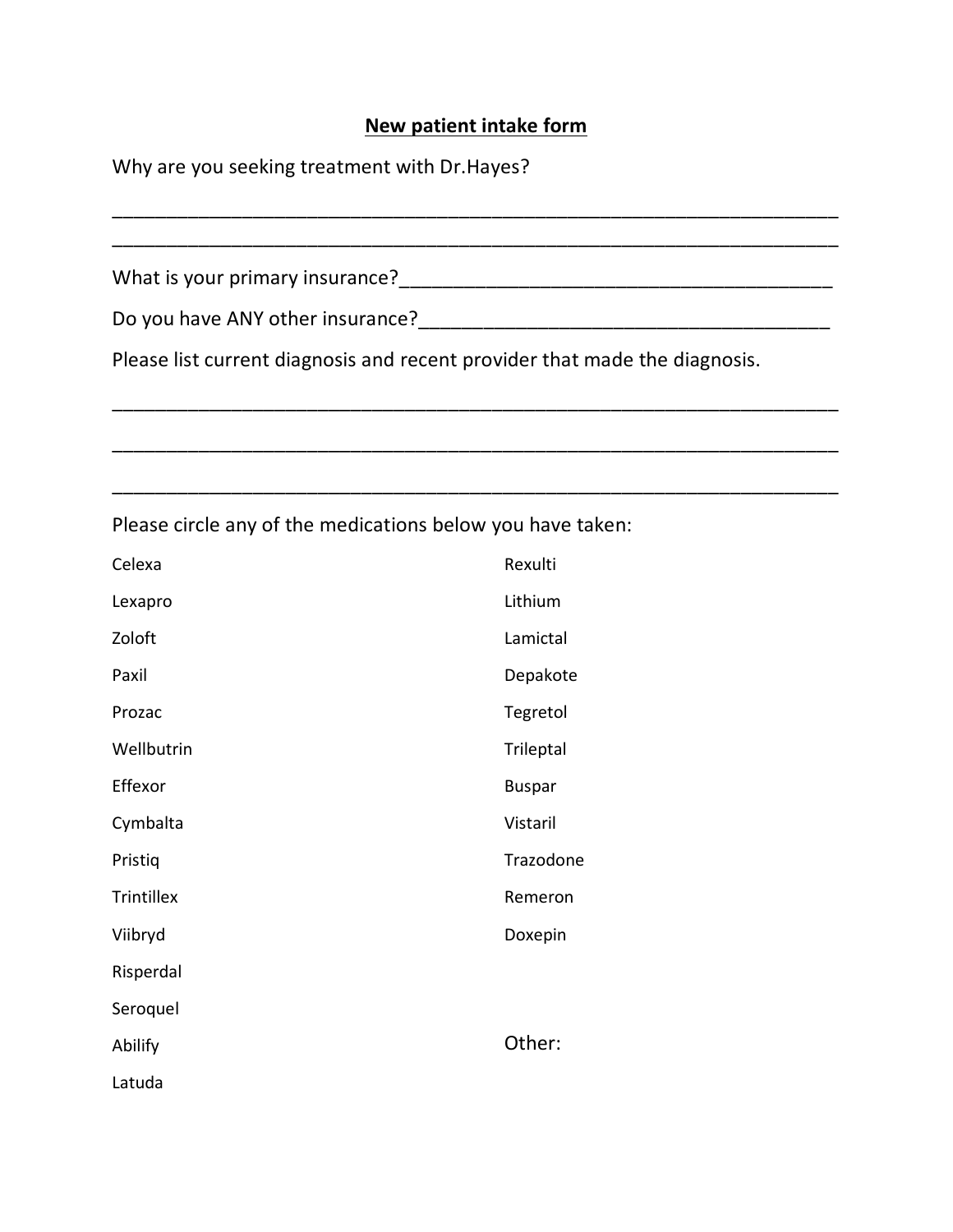## **Depression**:

| How long have you suffered from depression?               |
|-----------------------------------------------------------|
| Please circle if you currently experience the following?: |
| poor sleep                                                |
| increased sleep                                           |
| low energy                                                |
| low appetite                                              |
| anhedonia                                                 |
| agitation                                                 |
| feelings of worthlessness                                 |
| guilt                                                     |
| poor concentration                                        |
| Past thoughts of suicide or homicide                      |
| Current thoughts of suicide or homicide                   |
|                                                           |
| Have you ever had a manic episode? Y or N                 |
|                                                           |
| <b>Anxiety:</b>                                           |
|                                                           |
| Please circle if you experience the following?:           |
| Excessive worry                                           |
| Difficult to control worry                                |

Restlessness